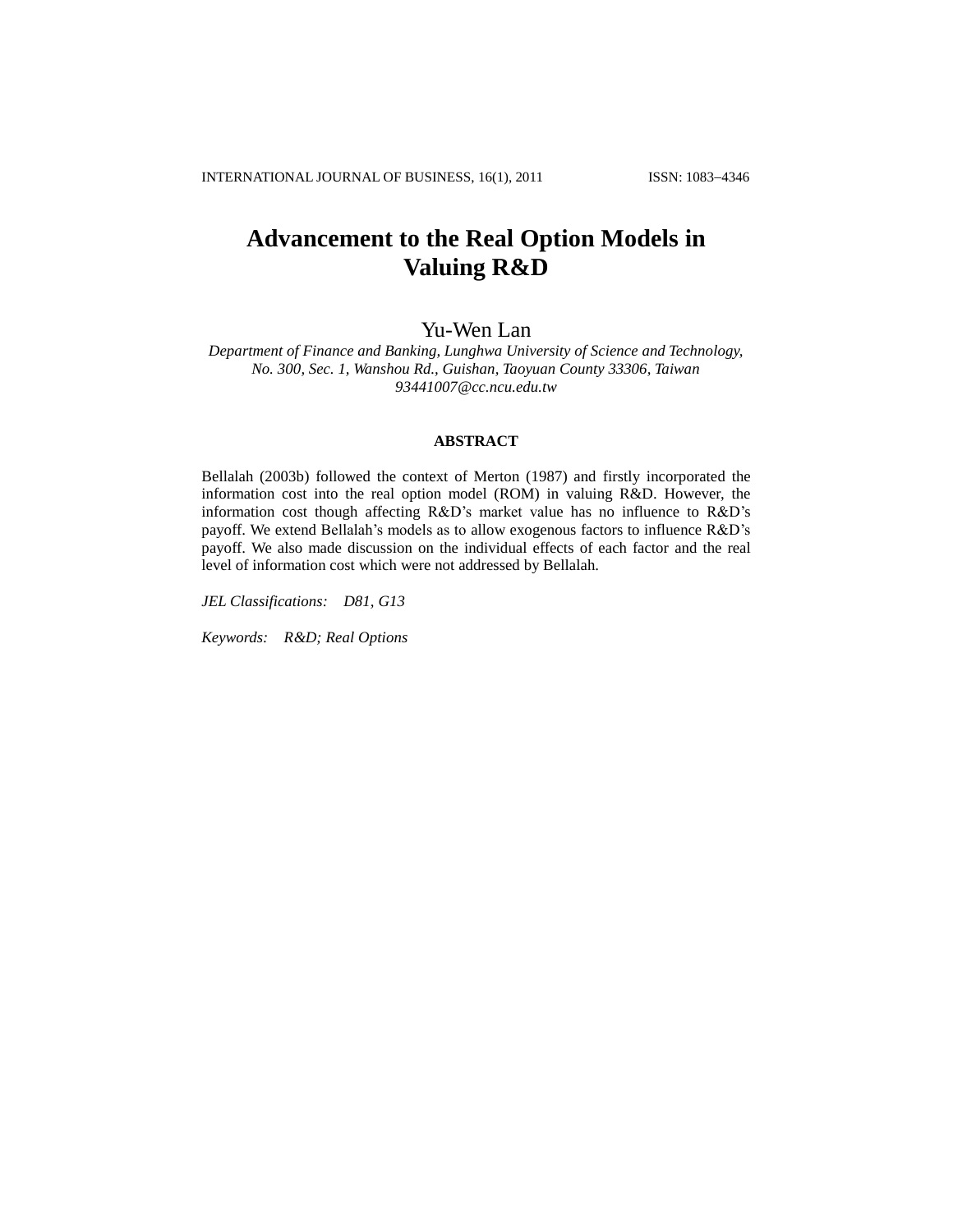# **I. INTRODUCTION**

Merton (1987) asserted the importance of information cost and documented that an investor shall demand higher stock return if higher information cost is expensed. Following the context of Merton, Bellalah (1999a, 2003b) incorporated the information cost factor in valuing both options and R&D. However, in Bellalah"s setting only the factors influencing R&D"s market value were considered. The truth is that R&D value will depreciate while time elapses; its value could also be vanished overnight because of any unexpected evolution. These facts imply some other exogenous factors which influence the R&D"s payoff deserve to be comprehended. This study attempts to modify Bellalah's ROM as to incorporate factors like exponential decay  $(\theta)$  and Poisson event  $(\xi)$  into consideration.

There are three types of information cost defined including the average cost prevailed in market  $(\lambda_M)$ , the cost affiliated with R&D options  $(\lambda_F)$  and the cost affiliated with R&D yield's price  $(\lambda_P)$ . The disposal in Bellalah (1999a, 2003b) may have caused two issues: first, the individual effect of information costs was unknown and, secondly, the reason of why  $\lambda_M$ ,  $\lambda_F$  and  $\lambda_P$  were set to be 4% for example was unknown. For the level of information cost, Bellalah stressed the hardness in defining it and proposed an alternative as to find proxies from derivates markets; though this idea was not taken eventually. We are going to observe the individual effect of information costs; we are also going to actualize Bellalah"s proposal to see what the real level of information cost could be and. To sum up, the existing ROM in valuing R&D could either be too optimistic or too pessimistic. This inaccuracy could be caused by either inappropriate model setting or inappropriate parameter level setting; we are trying to reduce the mentioned inappropriateness through both statistical and mathematical means.

#### **II. RE-MODELING**

The factors of exponential decay  $\theta$  and Poisson event  $\xi$  are going to be considered.  $\mu$  means the required rate of return which is the sum of expected capital gain  $\alpha$  and dividend  $\delta$ . While exponential decay and Poisson event are jointly considered, the project value can be:

$$
V(P) = \int_0^{\infty} \theta e^{-\theta T} P (1 - e^{-(\delta + \xi \phi)T}) / (\delta + \xi \phi) dT = \theta P / (\delta + \xi \phi) \Big|_0^{\infty} e^{-\theta T} dT - \int_0^{\infty} e^{-(\delta + \theta + \xi \phi)T} dT \Big|
$$
  
=  $P / (\delta + \theta + \xi \phi)$ . (1)

The R&D project value can be deemed the function of product price 'P'. P follows the mean reverting process  $dPdt + \alpha PdZ - \phi P \xi dt$ ,  $\phi$  represents the loss rate of the sudden death, ξ represents the probability of sudden death. The revenue of an investment can be expressed as  $u = \alpha + \delta$ ,  $\alpha$  is drift term,  $\delta$  represents dividend yield, μ is the risk adjusted expected rate of return which equals to the risk free rate r under the premise of arbitrage free. The expected present value of cash flow will become: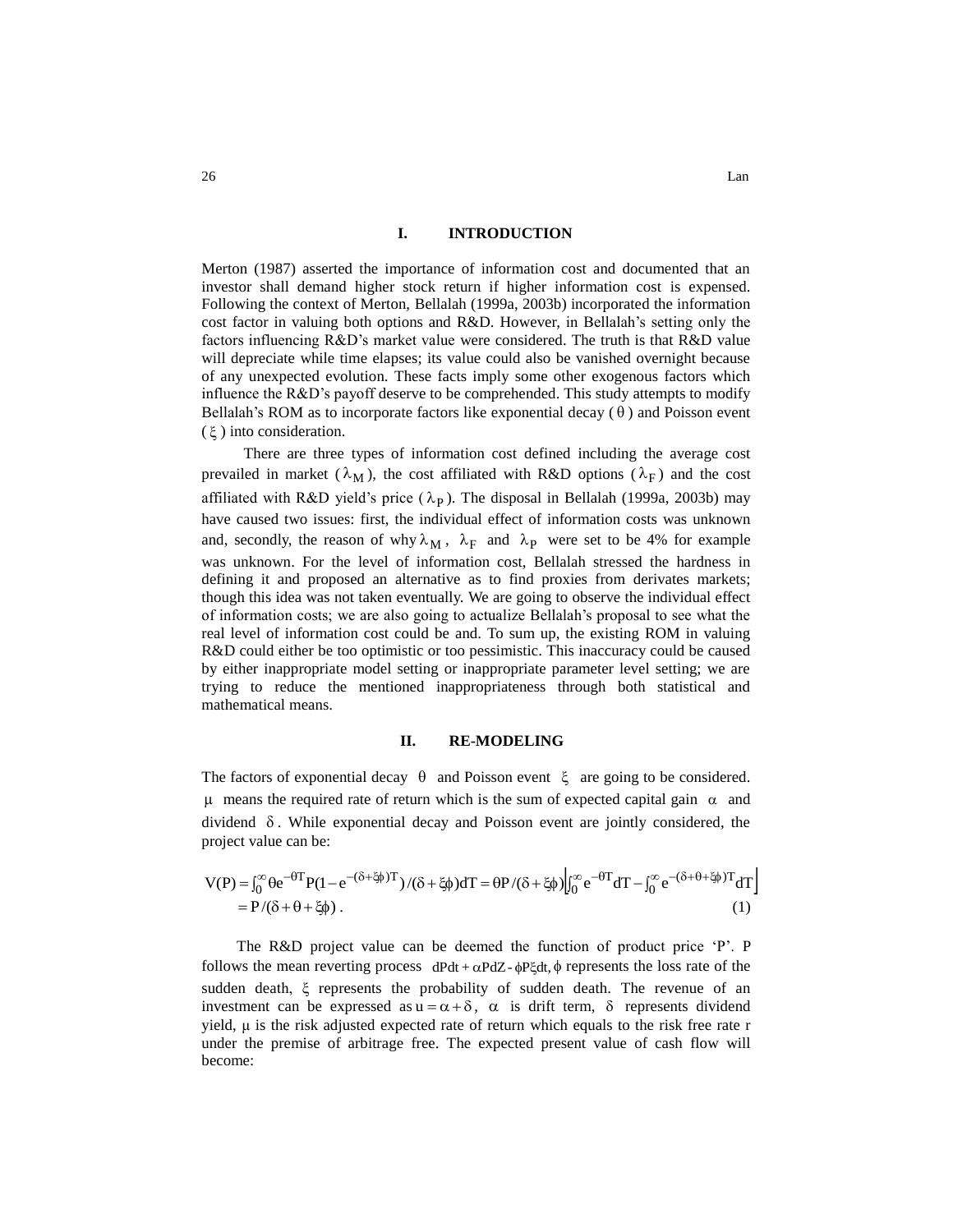$$
E[\int_0^T P_t e^{-\mu t} dt] = \int_0^T P e^{(\alpha - \xi \phi)t} e^{-\mu t} dt = \frac{P}{(\delta + \xi \phi)} [1 - e^{-(\delta + \xi \phi)T}],
$$
 which is the integral base

of the value of entire investment V. If the stochastic process of exponential decay is further considered, its p.d.f. function will be incorporated as the (1) showed. Through (1), a spiky event like  $\theta$  and  $\xi$  can be smoothened as an additional discount factor in the denominator.

According to ROM, an R&D project value V can be seen as a combination of investment I and option value F therefore  $V(P)=I+F(P)$ . We may utilize a portfolio  $\Phi = F(P) - nP$  as to long one unit of option and to short n units output with price P and let its payoff be:

$$
r[F - nP]dt = dF - ndP - n\delta Pdt
$$
 (2)

From (2) we can derive a corresponding Bellman equation:

$$
(1/2)\sigma^{2}P^{2}F_{PP} + (r - \delta)PF_{P} - rF = 0
$$
\n(3)

In (3), we set  $n = F(P)$  to eliminate the disturbance term dz. (3) is a Partial Differential Equation (PDE) and we can solve F by either analytical, if it has a close form solution, or numerical way. When the exponential decay, Poisson event and information cost are jointly considered, the Bellman equation becomes:

$$
(1/2)F_{PP}\sigma^{2}P^{2} + (r - \delta + \lambda_{P})F_{P}P - (r + \xi + \lambda_{F})F + \xi F((1 - \phi)P) = 0
$$
(4)

F solved from (4) is the value of a simple option and we denote it  $F_1$  in latter expressions.

We further consider a complex situation as to let the option compound with succeeding replacement options.  $P^*$  means a threshold which is optimal to exercise the R&D project. When  $P < P^*$ , the value of the compound option over next interval is:

$$
F = Pdt + (1 - \theta dt)e^{-(r + \lambda_F)dt}E[F(P + dP)] + \theta dt e^{-(r + \lambda_F)dt}E[F'(P + dP)]
$$
 (5)

This means an installed investment could either survive with probability  $(1 - \theta dt)$  or die with probability  $\theta$ dt in next short interval. When  $P < P^*$ , (5) can be expanded as:

$$
F = Pdt + (1 - \theta dt)(1 - (r + \lambda_F)dt) \Big[ F + F_P(\alpha + \lambda_P)Pdt + (1/2)F_{PP}\sigma^2 P^2 dt - \xi Fdt + \xi F((1 - \phi)P)dt \Big] + \theta dt (1 - (r + \lambda_F)dt) \Big[ F' + F_P(\alpha + \lambda_P)dt + (1/2)F_{PP}\sigma^2 P^2 dt - \xi F'dt + \xi F'((1 - \phi)P)dt \Big]
$$

when  $P > P^*$ , (5) can be expanded as: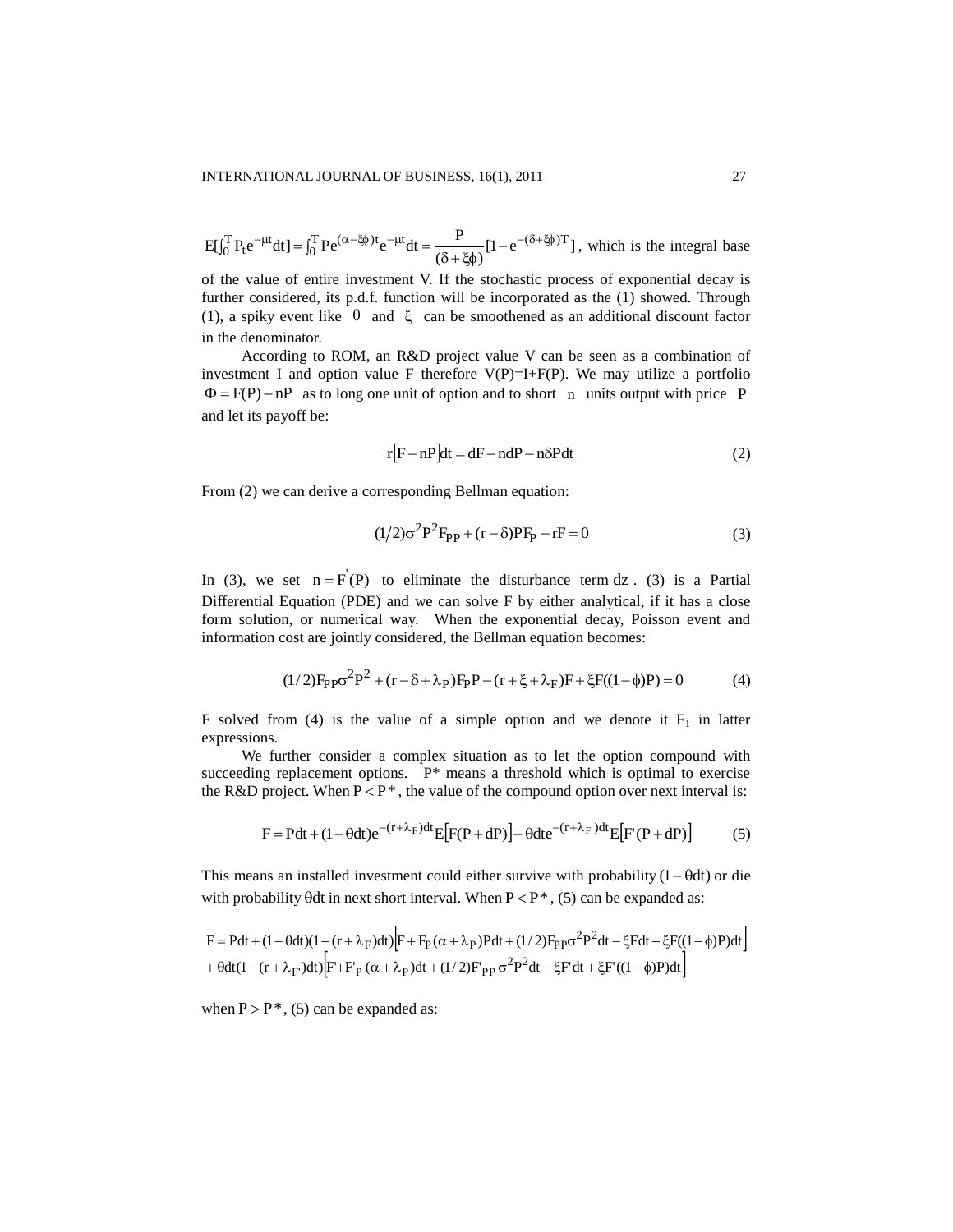$$
F = Pdt + (1 - \theta dt)e^{-(r + \lambda_F)dt}E[F(P + dP)] + \theta dt e^{-(r + \lambda_F)dt}E[F(P + dP) - I]
$$
  
= Pdt + (1 - \theta dt)(1 - (r + \lambda\_F)dt)[F + F\_P(\alpha + \lambda\_P)Pdt + (1/2)F\_{PP}\sigma^2P^2dt - \xi Fdt + \xi F((1 - \phi)P)dt]  
+ \theta dt(1 - (r + \lambda\_F)dt)[F + F\_P(\alpha + \lambda\_P)dt + (1/2)F\_{PP}\sigma^2P^2dt - \xi Fdt + \xi F((1 - \phi)P)dt - I]

The respective Bellman equation becomes:

$$
(1/2)F_{PP}\sigma^2P^2 + (r - \delta + \lambda_P)F_PP - (\theta + r + \lambda_F + \xi)F + \theta F' + P = 0
$$
 (6)

$$
(1/2)F_{PP}\sigma^{2}P^{2} + (r - \delta + \lambda_{P})F_{P}P - (r + \lambda_{F} + \xi)F - \theta I + P = 0
$$
 (7)

Be noted that (6) and (7) will meet tangentially on P\*. F solved from (6) and (7) is the value of a compound option and we denote it  $F_2$  in latter expressions.

#### **III. SIMULATIONS**

To illustrate the  $F_1$  and  $F_2$ , we shall exploit an industrial case as the background to keep the simulations "virtual". The "Local Area Network" (LAN) industry in Taiwan was selected due to its high R&D orientation. The LAN industry in Taiwan is eye-catching referring to its annual global share 76.5%, 53%, 90.9% and 84% on NIC, Hub / Switch, SOHO router and WLAN (wireless LAN). We focused on the listed LAN companies and collect their financial and stock parameters from both Taiwan Economic Journal (TEJ) and the website of Taiwan Stock Exchange Corporation (TSEC). Sample period is from January  $1<sup>st</sup>$ , 1999 to March  $31<sup>st</sup>$ , 2006.

We set the parameters  $\sigma$ , r,  $\delta$  to equal the practical level and let  $\xi$ ,  $\lambda_F$ and  $\lambda_{P}$  innovate in following simulations.

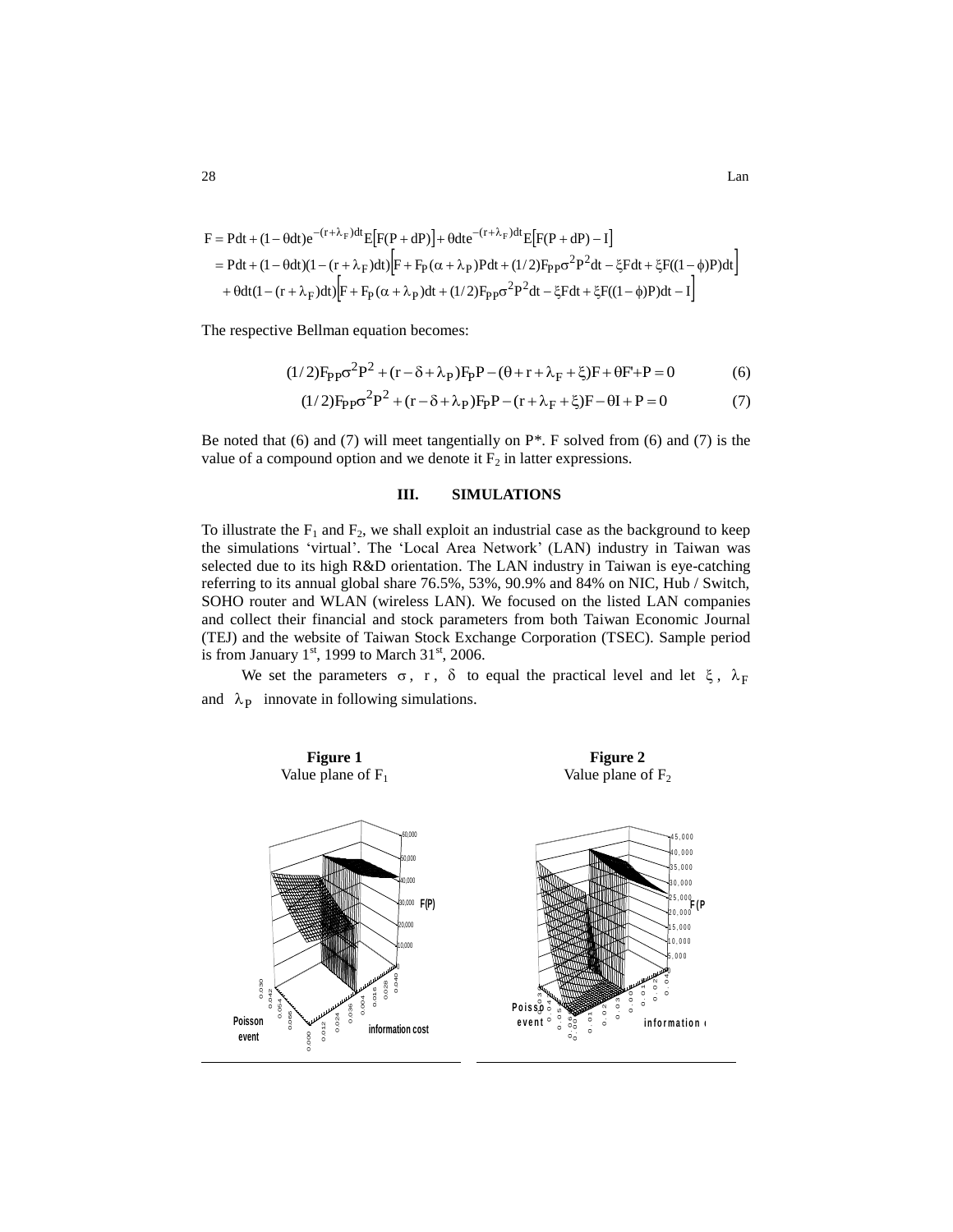

Figures 1 and 2 demonstrate the  $F_1$  and  $F_2$  value plane under influence of  $\lambda_F$ and  $\xi$ . Figure 3 and 4 demonstrate an additional influence caused by  $\lambda_P$ . In Figure 1, the back (right) plane exhibits  $F_1$  which moves with information cost  $\lambda_F$  while keeping  $\xi$  fixed; the front (left) plane exhibits  $F_1$  which moves with information cost  $\lambda_F$  and Poisson event  $\xi$  simultaneously. As shown, the plane will mainly incline toward  $\xi$  axis if  $\xi$  is considered. This expounds that  $\xi$  is a more influential factor; the scenario of Figure 2 is similar also. In Figure 3 and 4, we let the  $\lambda_p$  innovate with  $\lambda_F$ , which makes the plane toward information cost axis becoming a positive slope. The result implies that the appreciation of  $\lambda_{P}$  will raise the option value and partly cancel the influence of  $\lambda_F$ . The value depreciation caused by  $\xi$  can somehow be alleviated by the raise of  $\lambda_{P}$  but not much;  $\xi$  is still the major strength to domain the plane. Situations are similar if let the  $\theta$  join except the influence of  $\theta$  is minor than . The simulations elucidate two things: first, the incorporation of exogenous factors which influence to R&D"s payoff should be important since the new factors outweighs the information cost and, secondly, spending  $\lambda_{\text{P}}$  will improve the stochastic control on price thus a positive relationship with option value was observed.

# **IV. AN EXPLORATION TO THE LEVEL OF INFORMATION COST**

Bellalah (2003b) stressed that the magnitude of information cost is hard to define and proposed an alternative as to collect proxies from derivatives markets. We are going to actualize Bellalah"s idea to find these proxies. The plausibility of proxies will be tested by the regression analysis: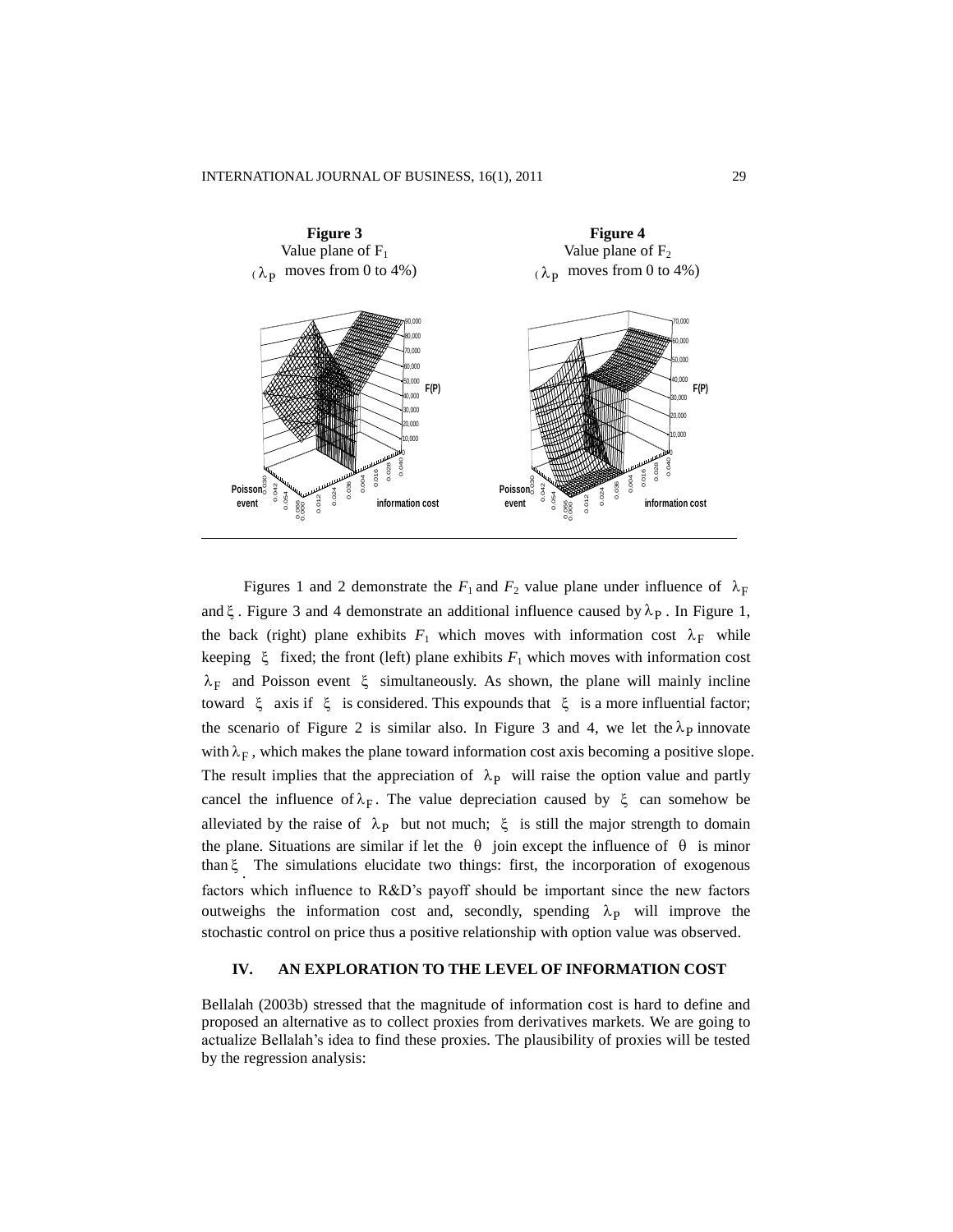$$
\beta_{it} = \alpha_0 + \alpha_1 \text{Finan}_{it} + \alpha_2 \text{DE}_{it} + \alpha_3 \text{LQ}_{it} + \alpha_4 \text{ROE}_{it} + \sum_{k=1} \alpha_{5k} (V_j / S)_{i, t-k} + u_{it}
$$
(8)

i denotes the sample companies, j=1,2,  $V_j=I+F_j$ , t denotes time.  $\beta$  means the beta coefficient belonging to  $CAPM<sub>i</sub>$  which represents the risk level. Since the higher  $R&D$ investment will incur a higher company's risk (Black and Scholes, 1976; Ho et al., 2004), we take  $\beta$  as a dependent variable to be regressed and a positive coefficient of  $V_j/S$  is expected. The financial leverage (Finan), debt-equity ratio (DE), liquidity (LQ) and profitability (ROE) are comprehended as control variables. We let V be divided by contemporaneous sales to eliminate the idiosyncratic scale effect. (8) implies that  $\beta$  is a function of multi-period R&D value. Be noted the multicollinearity could happen on  $V_i/S$  therefore a polynomial distributed lags (PDL) technique is exploited here.

Before collecting the proxies of information costs, we need to clarify two issues including what the adequate proxy should be and how the proxy can be collected. We followed Amihud and Mendelson (1989) who asserted that the bid-ask spread an adequate proxy of information cost. In order to collect proxies adequately, this paper utilized a bulletin called "statistics of close" (code TF7) extracted from the intraday data of Taiwan Economic Journal (TEJ). In this bulleting, the final and correspondent bid (column #9) and ask (column #10) prices within the last hour before close were recorded. According to Amihud and Mendelson (1989)"s definition, the information cost can thus be estimated by  $|P_{bid} - P_{ask}|$ .

When the data of either options or futures are exploited, the simultaneously existing contracts (with its different term) shall confuse us while getting the information cost. To solve this poser, we followed the Chicago Board Options Exchange (CBOE) disciplines in estimating the volatility index (VIX). CBOE demands the contract series of "near-the-money", "nearby" and "second-nearby" being applied for VIX estimation. For the contracts with days less than six to the expiration, CBOE demands the contract series of second-nearby and third-nearby being applied to avoid the possible fluctuation on price, see also Whaley (2000).  $\lambda_M$ ,  $\lambda_F$  and  $\lambda_P$  can be estimated by Taiwan weighted stock index (TAIEX), stock options and common stocks. Anyway, we utilized the data from Taiwan stock index options (TXO) for  $\lambda_M$  and Taiwan electronics options (TEO) for  $\lambda_F$  since there's no TAIEX transactions and no individual stock options offered by sample companies. The proxies collected from markets are deemed the real level of information cost.

Table 1 shows the situation while  $\lambda_M = \lambda_F = \lambda_P = 0$ . In Table 2 we start to consider the non-zero situation and let the cost be either Bellalah"s (2003b) or real level. The Adj $R^2$  slightly changed between Table 1 and 2 while letting the cost be the Bellalah"s level. The change becomes remarkable if let the cost be the "real". Be noticed that the averaged  $\lambda_M$ ,  $\lambda_F$  and  $\lambda_P$  are 2.14%, 23.24% and 0.23%; which is much different with Bellalah"s setting. Be noted, the universal 4% level set by Bellalah could be a random level just for illustration. However, comparing with the respective real information level 2%, 20% and 0.2%, the large difference could reflect that the Bellalah"s setting is too unreal. According to Table 2, the explanation power of option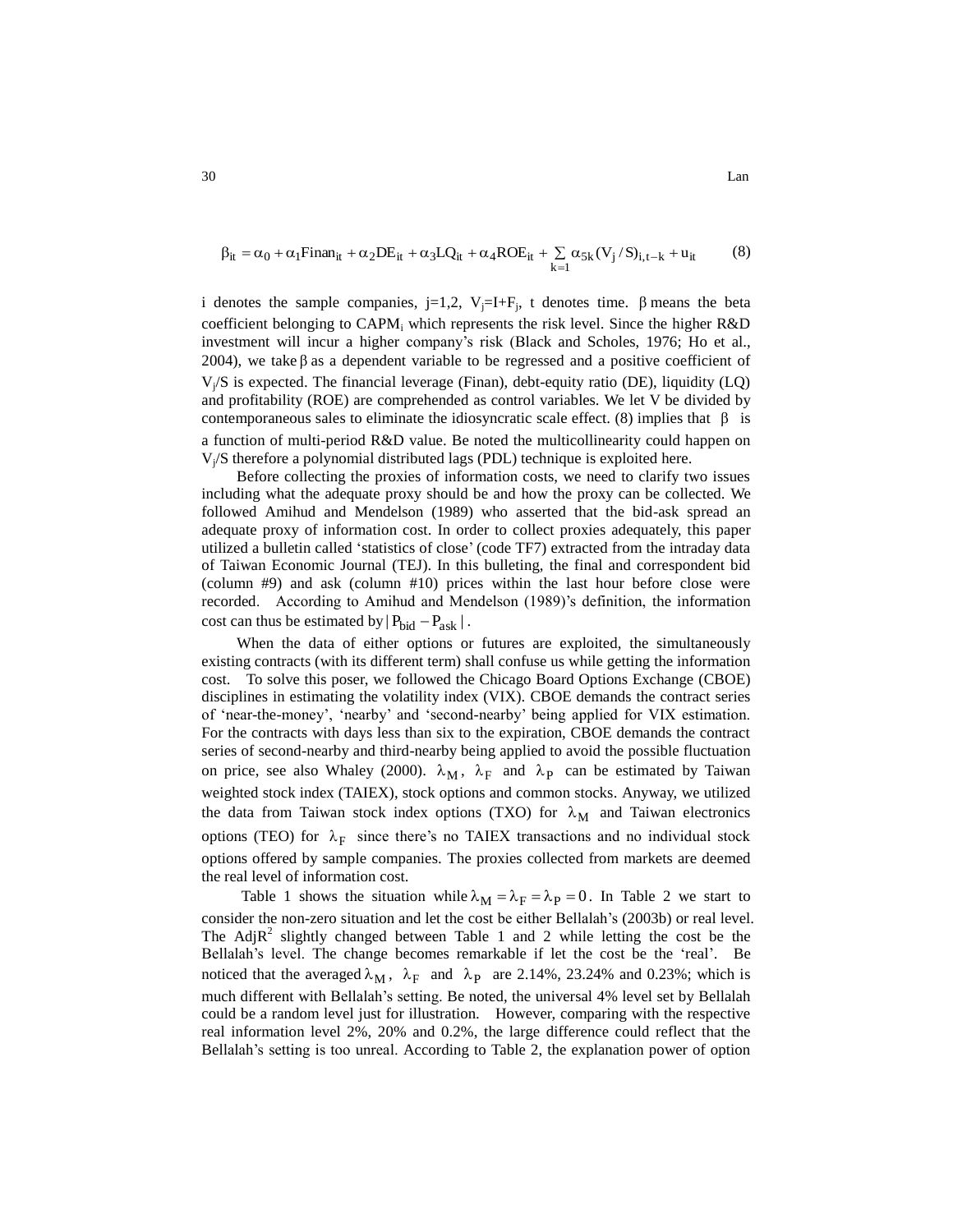value to the R&D value is much improved (the adj $R^2$  is averagely 48% improved) if the actual level of information cost is adopted, an evidence of Bellalah"s unreality. Of course, this inference can be the yield of market bias thus more empirical research other than the Taiwan case shall be needed; based upon the same reason, the discussion here is heuristic.

| <b>Table 1</b>                                          |
|---------------------------------------------------------|
| The explanatory power of different R&D value approaches |

| Dependent Var.: CAPM <sub>i</sub> 's $\beta$ |                              |                              |                           |                                 |                                 |                                                      |      |  |  |
|----------------------------------------------|------------------------------|------------------------------|---------------------------|---------------------------------|---------------------------------|------------------------------------------------------|------|--|--|
|                                              |                              | Finan                        | DE                        | LQ                              | <b>ROE</b>                      | 52<br>$V_j/S( \sum \alpha_{5k} )$ Adj $R^2$<br>$k=1$ |      |  |  |
| $V_1/S$                                      | $-1.32$<br>$(-12.34)^{***}$  | $\frac{1.94}{(21.33)^{***}}$ | $-0.36$<br>$(-8.89)$ ***  | 0.00<br>$(2.62)$ <sup>***</sup> | $\frac{1.32}{(4.77)}$ ***       | $(13.18)$ ***                                        | 0.61 |  |  |
| $V_2/S$                                      | $-0.12$<br>***<br>$(-10.20)$ | 1.96<br>***<br>(19.37)       | $-0.44$<br>$(-10.50)$ *** | 0.00<br>$(2.04)$ <sup>***</sup> | 1.28<br>$(4.33)$ <sup>***</sup> | ***<br>(9.25)                                        | 0.55 |  |  |
| p < 0.1                                      | $p < 0.05$ ,                 | $p < 0.01$ ***               |                           |                                 |                                 |                                                      |      |  |  |

| <b>Table 2</b> |                                                      |  |  |  |  |  |  |
|----------------|------------------------------------------------------|--|--|--|--|--|--|
|                | The explanatory power influenced by information cost |  |  |  |  |  |  |

|         | $\lambda_{\rm M} = \lambda_{\rm F} = \lambda_{\rm P} = 5\%$ |                   |                               | real $\lambda_M$ , $\lambda_F$ and $\lambda_P$ |  |  |
|---------|-------------------------------------------------------------|-------------------|-------------------------------|------------------------------------------------|--|--|
|         | 52<br>$\sum_{k=1} \alpha_{5k}$                              | AdjR <sup>2</sup> | $\Sigma \alpha_{5k}$<br>$k=1$ | AdjR <sup>2</sup>                              |  |  |
| $V_1/S$ | $\overline{(13.547)}^{***}$<br>$\overline{(8.782)}^{***}$   | 0.618             | $(7.798)$ ***                 | 0.859                                          |  |  |
| $V_2/S$ | . ***<br>----**                                             | 0.545             | $571$ <sup>***</sup>          | 0.859                                          |  |  |

 $p < 0.1^*$ ,  $p < 0.05^{**}$ ,  $p < 0.01^{***}$ 

#### **V. CONCLUSION**

The Bellalah"s (1999a and 2003b) model can though depict the change of R&D"s market value due to the spillover effect of information collection, it cannot figure the change of R&D's payoff due to the competitor's activity. This makes Bellalah's model deviating to the reality. We made extension to Bellalah"s models as to incorporate exogenous factors including exponential decay  $\theta$  and Poisson event  $\xi$  for compensation on aforesaid deficiency.

The influence of information cost onto R&D value is roughly half to exponential decay  $\theta$  and one third to Poisson event  $\xi$ , indicating that the new added factors outweigh the information cost as well as support our modeling extension. Bellalah (1999a, 2003b) did not observe the information cost individually but a lump-sum effect instead; we made an individual survey and found that the information cost affiliated with price  $\lambda_{\rm P}$  moves conversely from the others. This finding implies that the cost in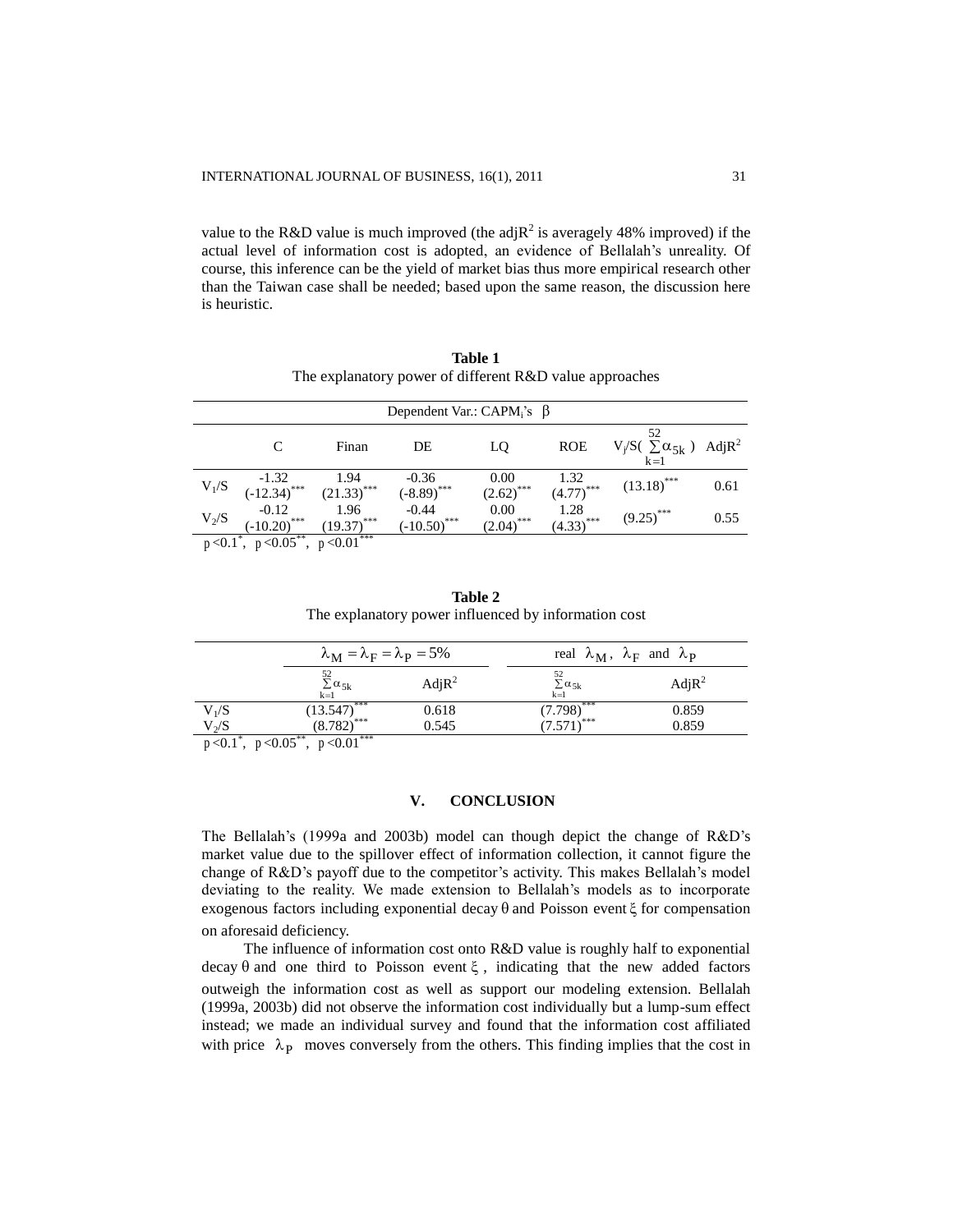pursuing a more adequate price will boost the R&D value.

Bellalah (2003b) commented that the information cost is hard to define therefore suggested to find proxies for replacement from the derivates markets. However, such an idea was not eventually executed but who merely set a random level of information cost instead. We actualized Bellalah"s idea and propose a working frame as to exploit the ways of volatility indices estimation. The average level of the proxies of  $\lambda_M$ ,  $\lambda_F$  and  $\lambda_{P}$  are 2.14%, 23.24% and 0.23%. The real level is much different than the presumable recognition and evidences us the better predictability on  $\beta$  - this helps investors being more prudent because he knows better the risk level what have borne by his portfolio.

This paper excavated a bias problem of the Bellalah"s (1999a, 2003b) model as the parameters of R&D's depreciation  $(\theta)$  and sudden death  $(\xi)$  did not incorporated. Such an omission will cause the over optimistic tendency while estimating the R&D value. The much stronger effect of θ and ξ than the information cost (λ) which was solely focused by Bellalah proved the necessity of this incorporation. Moreover, Bellalah used the 4% level of information cost for illustration could be too unreal; the true level of  $\lambda_M$ ,  $\lambda_F$  and  $\lambda_P$  are close to 2%, 20% and 0.2%, much deviated from the 4% setting. This difference is remarkable nevertheless a suspicious factor of market bias is considered. I found the cost of  $\lambda_{P}$  will heave the R&D option value, this phenomenon was not addressed by Bellalah; I made a discussion and an explanation on it as well.

#### **APPENDIX**

An analytical solution of  $F_1$  and  $F_2$  can be obtained when  $\phi = 1$ . The process to solve  $F_1$ is introduced herewith: let  $F = A_1 P^{\beta_1}$ , then its differentiation form can be acquired as  $F' = \beta_1 A_1 P^{\beta_1 - 1}$ , and  $F'' = \beta_1 (\beta_1 - 1) A_1 P^{\beta_1 - 2}$ ; according to equation (1), its fundamental quadratic form can be written as:

$$
\frac{1}{2}\beta_1(\beta_1-1)\sigma^2A_1P^{\beta_1} + (r-\delta+\lambda_P)\beta_1A_1P^{\beta_1} - (r+\xi+\lambda_F)A_1P^{\beta_1} = 0,
$$

The solution of  $\beta_1$  will thus be:

$$
\frac{1}{2} - (r - \delta + \lambda_P) / \sigma^2 + \sqrt{((r - \delta + \lambda_P) / \sigma^2 - \frac{1}{2})^2 + 2(r + \xi + \lambda_F) / \sigma^2}.
$$

Three boundary conditions including 'value matching', 'smooth pasting' and "absorption" mentioned in our text will be applied in order to solve the variables in "F" (option value). Through the mentioned conditions we shall get 1  $P^* = \frac{\beta_1^* I(\theta + \delta + \xi \phi)}{\beta_1^* - 1}$ \*  $_-\underline{\beta_1^*}$  $\beta_1^*$  –  $=\frac{\beta_1 \mathbf{I}(\theta + \delta + \xi \phi)}{4}$ , and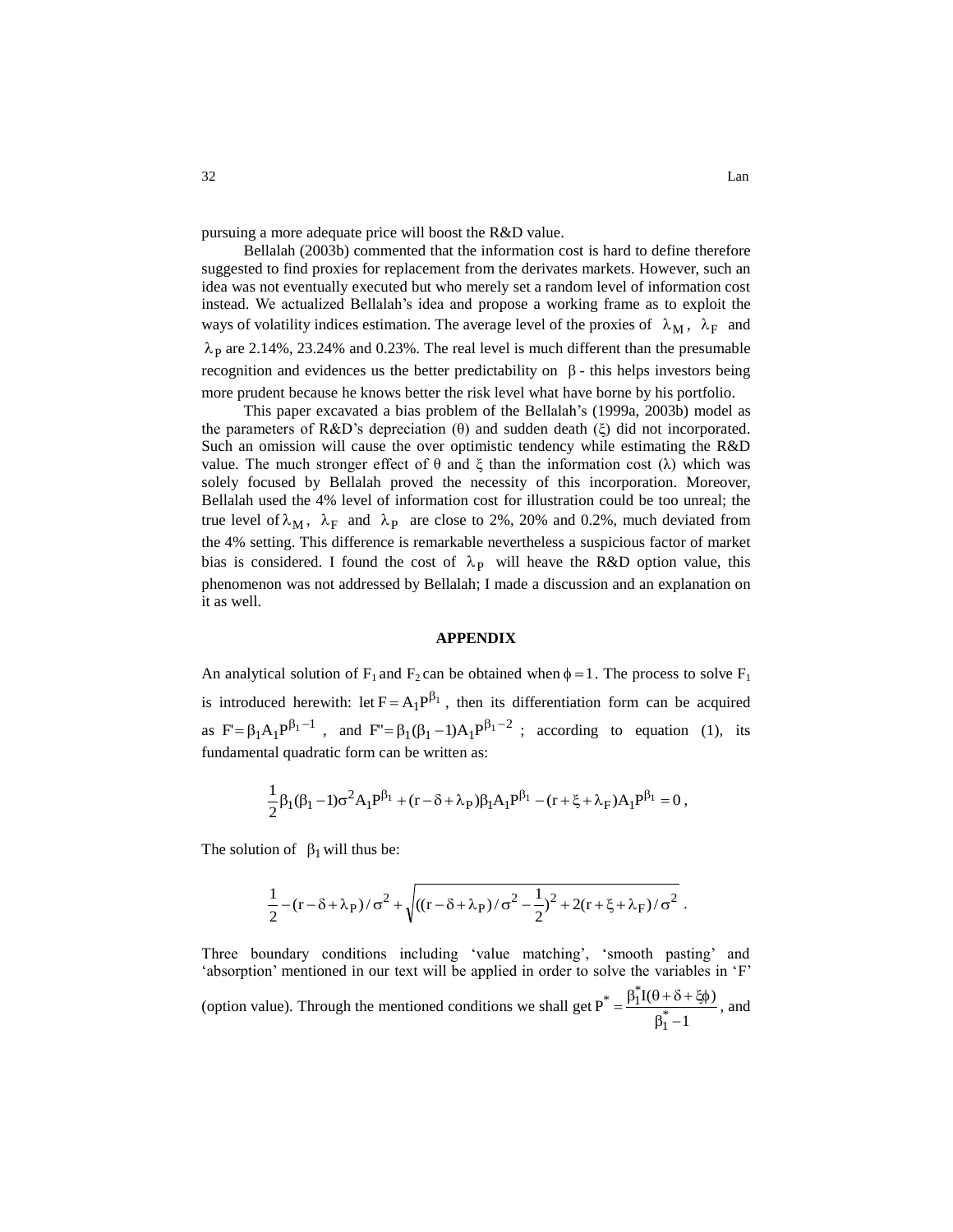$$
A_1^* = \frac{(P^* - I(\theta + \delta + \xi \phi)) / (\theta + \delta + \xi \phi)}{(\beta_1^* I(\theta + \delta + \xi \phi) / (\beta_1^* - 1))^{\beta_1^*}} \quad . \quad A_1^* \text{ can be re-written in a simpler form:}
$$

 $(\theta + \delta + \delta)^{-\beta_1} (\theta^* - 1)^{\beta_1^* - 1} \beta_1^*$  $A_1^* = I^{(1-\beta_1^*)} (\theta + \delta + \xi \phi)^{-\beta_1^*} (\beta_1^* - 1)^{\beta_1^* - 1} \beta_1^{*-\beta_1^*}$ ; F<sub>1</sub> is solved.

The deriving procedure of  $F_2$  will be more complicate since it belongs to a compound option. According to equation (2) and (3) and their corresponding fundamental quadratic,  $\beta_1$ ,  $\beta_2$  and  $\beta_1$  will be the first batch of variables we are going to solve. We do not address details on  $\beta_2$  since it is just the negative root dealing in same way as  $\beta_1$ , the solution of  $\beta_1$  is slightly different from  $\beta_1$  and  $\beta_2$ since its quadratic function is different, the solution of  $\beta_1$  is:

$$
\beta_1^{"*} = \frac{1}{2} - (r - \delta + \lambda_P) / \sigma^2 + \sqrt{((r - \delta + \lambda_P) / \sigma^2 - \frac{1}{2})^2 + 2(\theta + r + \xi + \lambda_F) / \sigma^2}.
$$

The way of partial differential equation (PDE) techniques used by Hull (2000) will be utilized here. According to Hull, we shall express the option value as:

 $F = A_1 P^{\beta_1} = B_1 P^{\beta_1} + P/(\theta + \delta + \xi \phi) + A_1 P^{\beta_1} - 1$ . Its first order differential become  $F = \beta_1 A_1 P^{\beta_1 - 1} = \beta_1 B_1 P^{\beta_1 - 1} + 1/(\theta + \delta + \xi \phi) + \beta_1 A_1 P^{\beta_1 - 1}$ . We are going to use the three conditions again plus with the fourth condition called 'tangency' as the outcome of (6) and  $(7)$  should be congruent on the point of  $P^*$ . We shall have:

$$
P^* = \frac{\beta_1^* \mathbf{i} (\theta + \delta + \xi \phi)}{\beta_1^* - 1}, \quad B_2^* = \frac{\beta_1^* B_1^* P^{\beta_1^*} + (P^* \beta_1^* / \theta + \delta + \xi \phi) + (\theta I \beta_1^* / r) - (P^* (\beta_1^* - 1) / \delta + \xi \phi)}{P^* \beta_2^* (\beta_1^* - \beta_2^*)}
$$

$$
A_1^* = \frac{\beta_2^* B_2^* P^* \beta_2^* + (P^* / \delta + \xi \phi)}{\beta_1^* P^* \beta_1^*}.
$$
  $F_2$  is thus solved.

An example may help readers to practice and to verify as well. Let the revenue's annual variance of an R&D project be  $\sigma = 0.20$ , risk free rate  $r = 0.10$ , information cast  $\lambda_P = \lambda_F = 0.02$ , dividend yield  $\delta = 0.08$ , exponential decay rate  $\theta = 0.05$ , probability of a Poisson event  $\xi = 0.05$ , and R&D investment I=100,000; through the derived equations above, we can obtain  $\beta_1 = 2.458$ ,  $\beta_2 = -3.458$ ,  $\beta_1 = 2.854$ , the  $F_1$  threshold price  $P^*=30,345$ , the  $F_2$  threshold price  $P^*=27,708$ , and, the most important, the option value  $F_1$ =68,585, and  $F_2$ =72,934.

,